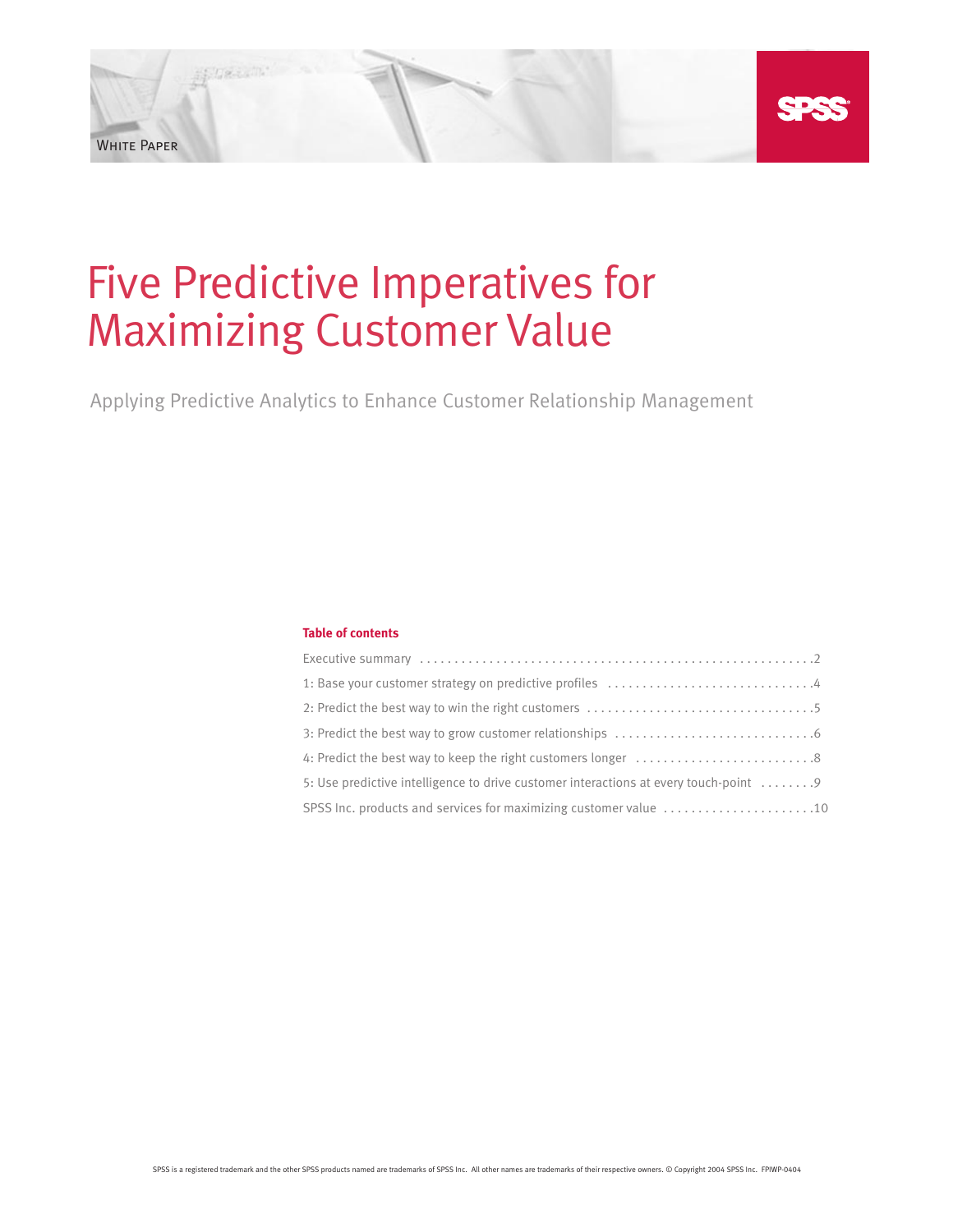#### **Executive summary**

Predictive analytics is emerging as critically important in driving customer value and maximizing returns from customer relationship management (CRM) systems. Currently, most CRM systems rely on historical analytics. However, these provide only a "rear-view mirror" of your customer relationships, offering little support for the decisions that shape the future. Meeting your customers' evolving needs requires forward-looking solutions that anticipate changes in customer attitudes, preferences, and actions. Only predictive analytics can provide this. This white paper describes how following a set of best practices—five predictive imperatives—can ensure that your company maximizes the value of your customer relationships and sustains higher levels of revenues and profits.

#### **Customers rule the economy**

Whether you call solving the business problems related to customer profitability "customer relationship management" or just good business, you know that strengthening customer relationships is imperative for business success for one simple reason: customers drive profits.

In today's increasingly global and competitive marketplace, customers have more options available to them than ever before. Many analysts and journalists, in fact, are calling this a "customer economy." Attracting customers cost effectively and meeting their expectations for selection, price, quality, and service are essential to a customer value strategy. It is equally important, however, to identify and retain profitable customers, and increase their value over time. This requires the ability to anticipate customer needs and present attractive offers in the right way, at the right time. The companies who can do this will be the companies that thrive in the customer economy.

"Businesses must 'buck the trend' of planning around products and services, and truly put the customer at the center of their business planning. You will need to drill into customer data and embrace analytics not only to remain competitive, but also to remain viable."

*– Gartner, Inc. "Consumers Will Reshape the Future of CRM Marketing" December 4, 2003*

#### **Many CRM initiatives are failing to generate expected returns**

Businesses in virtually every industry have implemented CRM strategies. Some have been massive initiatives, supported by significant investments in technology and designed to shift a company's orientation from products to customers. Many of these initiatives, however, are failing to generate the expected returns and deliver significant value. This is partly due to the difficulty of pushing change through established cultures or processes. But another factor is that although operational CRM systems such as sales force automation or call center systems provide the necessary foundation for better customer relationships, they don't do much to improve organizations' ability to maximize customer lifetime value.

The lifetime value of a customer is defined as the total profits generated during the time the customer does business with your company. The concept behind maximizing customer lifetime value is simple: Deliver value to customers cost effectively. When your organization delivers what customers need—what's valuable to them—customers are more likely to remain open to future marketing efforts, buy more of your products and services and, as a result, become more valuable. This is a win-win relationship for both you and your customer. However, to achieve and maintain this type of relationship requires support from both operational and analytical CRM systems.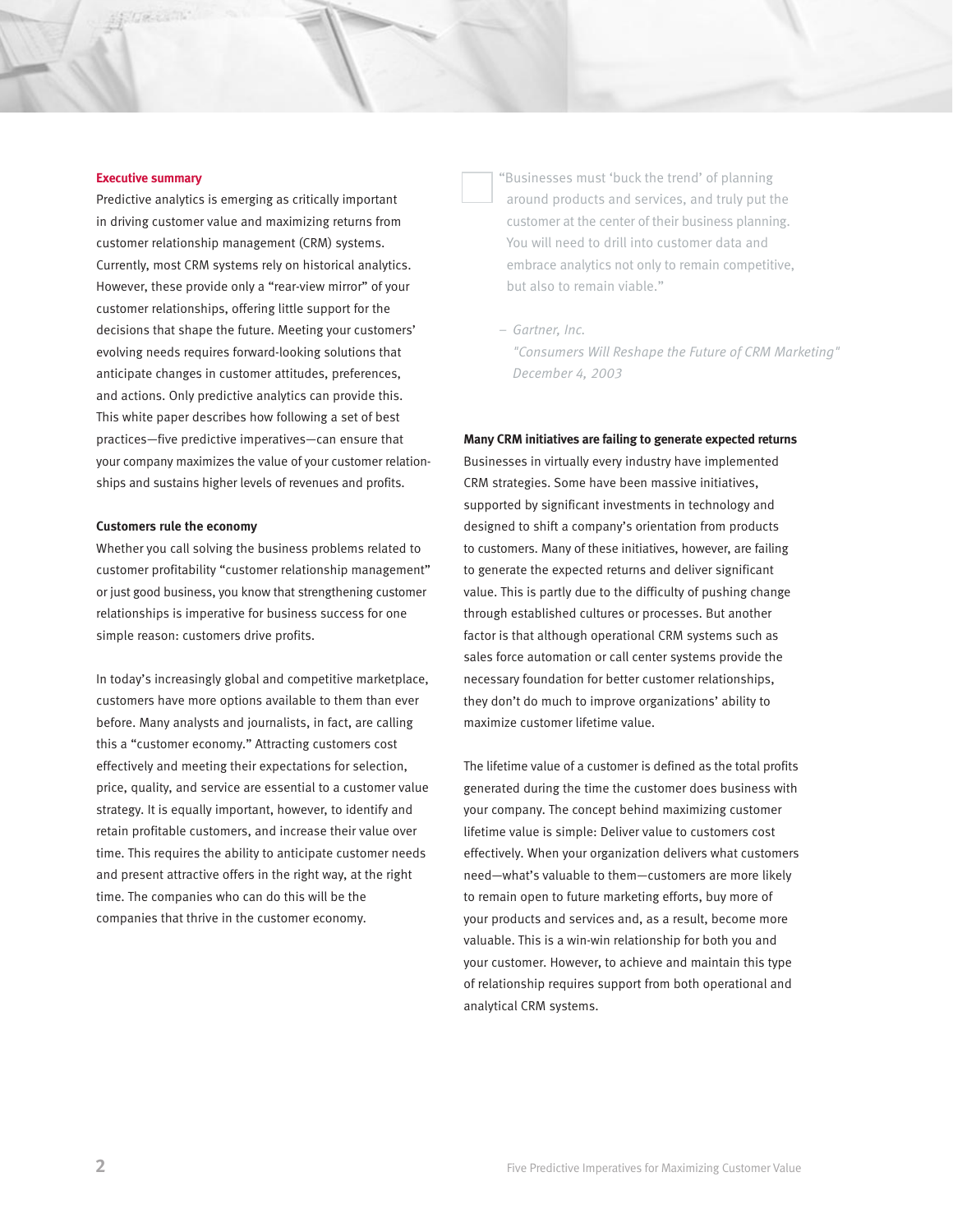## **Analytics drives CRM returns**

Vise could

Until recently, analytics didn't come up often in CRM conversations. Now, though, leading CRM experts are nearly unanimous, noting that analytics not only improves CRM efforts, but is essential to their success.

Companies typically start with historical analytics, using a combination of reporting tools, specialized data warehouses, and online analytical processing (OLAP) solutions. As mentioned above, these solutions focus on understanding and measuring the outcome of past decisions and results, and can be useful in narrowing the scope of further investigations. But on their own, they can't provide your organization with a clear picture of the future.

Industry leaders, however, are evolving their analytical capabilities by adding data mining and other predictive capabilities to their operational CRM systems. Data mining is the process of discovering meaningful and previously unknown correlations, patterns, and trends in large amounts of data. To make these discoveries, data mining relies on pattern recognition technologies, and statistical and mathematical techniques. Because it is forward-looking, data mining enables your organization to measure the potential of your customer relationships and develop plans to maximize that potential.



#### Evolution of analytical CRM

**Every organization has data about its customers. Reporting and OLAP provide information about past customer interactions. Data mining and real-time personalization are forward-looking and can be used to guide future interactions. Over time, as companies move toward these predictive technologies, they increase the business value of their CRM information.**

"Operational and analytical CRM are highly complementary—you can't do one without the other."

*– Steve Bonadio Vice President, Enterprise Application Strategies META Group, Inc.*

The most evolved analytical CRM solutions continuously apply predictive analytics technologies and deploy the results enterprise-wide, so that whether customers interact with your organization online, by phone, or face-to-face, they receive the kind of treatment that meets their present needs and anticipates new ones. This increases their tendency to remain loyal and make additional purchases, increasing their lifetime value—and your organization's profits.

*Houston-based Continental Airlines*, which had \$8.4 billion in revenues in 2002, uses an array of information technologies to optimize revenue for each flight, improve service for its best customers, and increase customer loyalty. By using Clementine from SPSS for predictive modeling, as part of a solution that includes a data warehouse from Teradata® and business intelligence software from Hyperion,® Continental agents and flight staff are able to identify high-value customers and ensure that their needs are met efficiently. Increased customer satisfaction resulted in increased annual revenues—an average of \$200 each for its "valuable" customers and \$800 each for its "most profitable" customers. Total revenues for the year increased by \$40 million. In addition, Continental saved \$31 million in operational costs in 2002, with this system.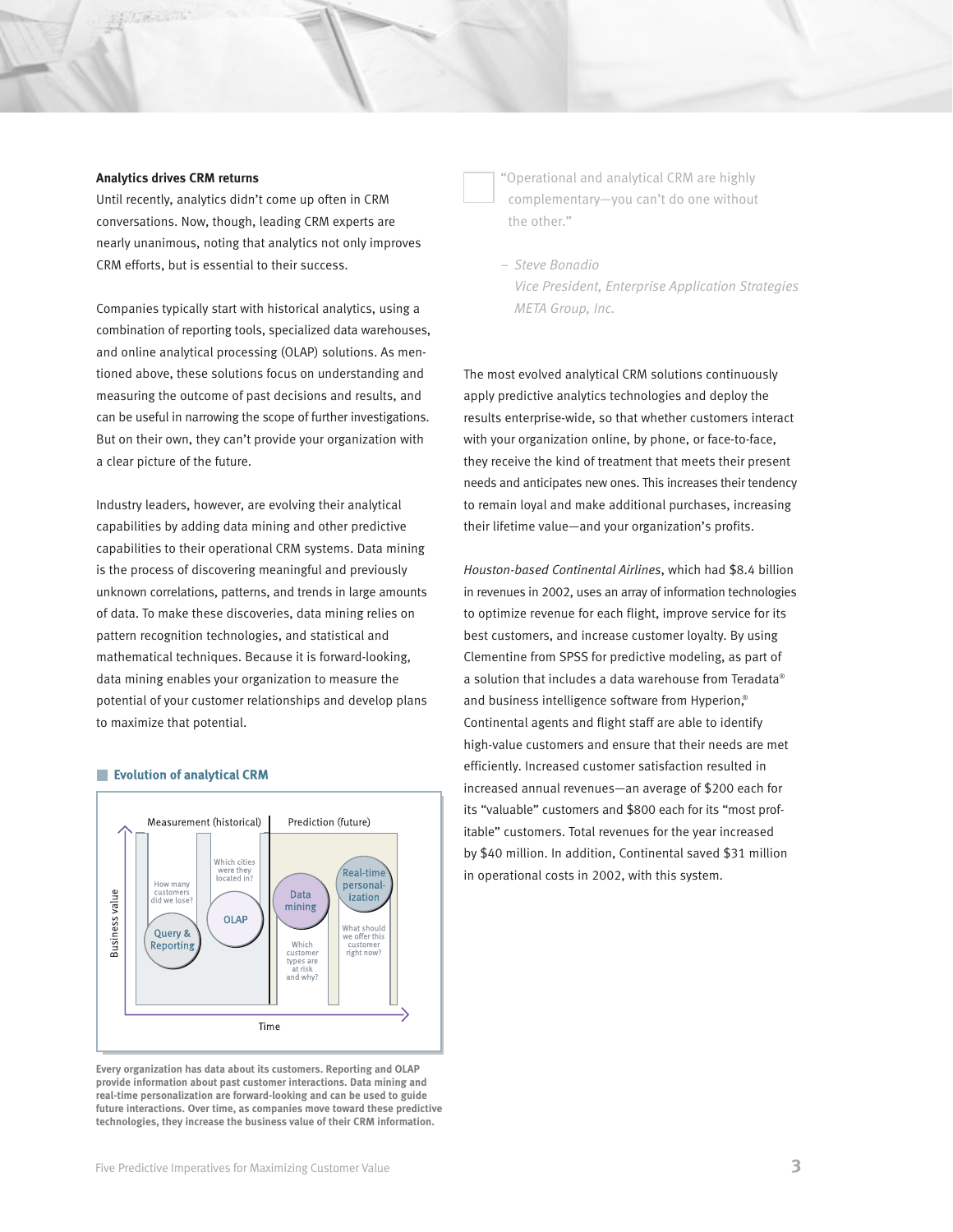#### **The five predictive imperatives**

Based on more than 35 years of experience working with a wide range of organizations, SPSS has identified the following "predictive imperatives"—best practices used by leading organizations to maximize customer value with predictive analytics.

- 1. Base your customer strategy on predictive profiles
- 2. Predict the best way to win the right customers
- 3. Predict the best way to grow customer relationships
- 4. Predict the best way to keep the right customers longer
- 5. Use predictive intelligence at every customer touch-point

#### **1: Base your customer strategy on predictive profiles**

Detailed, accurate predictive profiles are the essential foundation of any customer strategy and CRM initiative. To understand your customers better, use analytical tools to create customer segments, and then create predictive profiles of each segment. These profiles, when deployed enterprise-wide, enable your entire organization to focus on activities that are most likely to generate the highest returns.

#### **Identify key customer segments**

You can define customer segments based on behavioral information drawn from operational systems and on attitudinal information obtained through market research. The two approaches complement each other, enabling you to gain a more accurate customer understanding and develop more effective strategies for each customer segment.

You can segment customers and prospective customers according to a number of different criteria. For example, you can analyze customers by the amount they spend with you, by their payment pattern, by the length of the relationship, and many other factors. You can split customer segments into smaller sub-segments, even reaching the ultimate one-to-one relationship, in which you understand each individual's needs and preferences. By understanding which customers are most likely to purchase certain products or services, you can focus your marketing programs to obtain the highest possible response on your marketing investment. You can segment customers by value, behavior, demographics, and even by attitude.

- **Segmentation by value** builds an understanding of who your most valuable customers are
- **Example 3 Segmentation by behavior** helps you know who is most likely to purchase your products or services, so you can use marketing funds more effectively
- **Examplementation by demographic** and other supplemental data provides additional information that can be used in predicting customer behavior
- **Segmentation by attitude** adds another dimension to your customer understanding. One of the best ways to understand customers' attitudes is to ask them through survey research.

#### **Create predictive profiles of each segment**

Once you've identified the segments of customers who use and value your products and services, the next step is to understand what products or services customers in each segment are likely to want next. Adding this predictive element makes your customer relationship significantly more productive and profitable.

*Zurich-based Credit Suisse Group*, one of the world's leading financial services companies, initiated a customer loyalty program in 1997. Credit Suisse used Clementine,® a data mining solution from SPSS, to analyze its data warehouse of 2.5 million customers according to 400 different attributes. By defining a number of different customer segments, Credit Suisse can focus its marketing campaigns on the one percent who are not only "extremely likely" to purchase a product or service, but also have the credit rating to do so. Credit Suisse recouped its investment in the project within two years.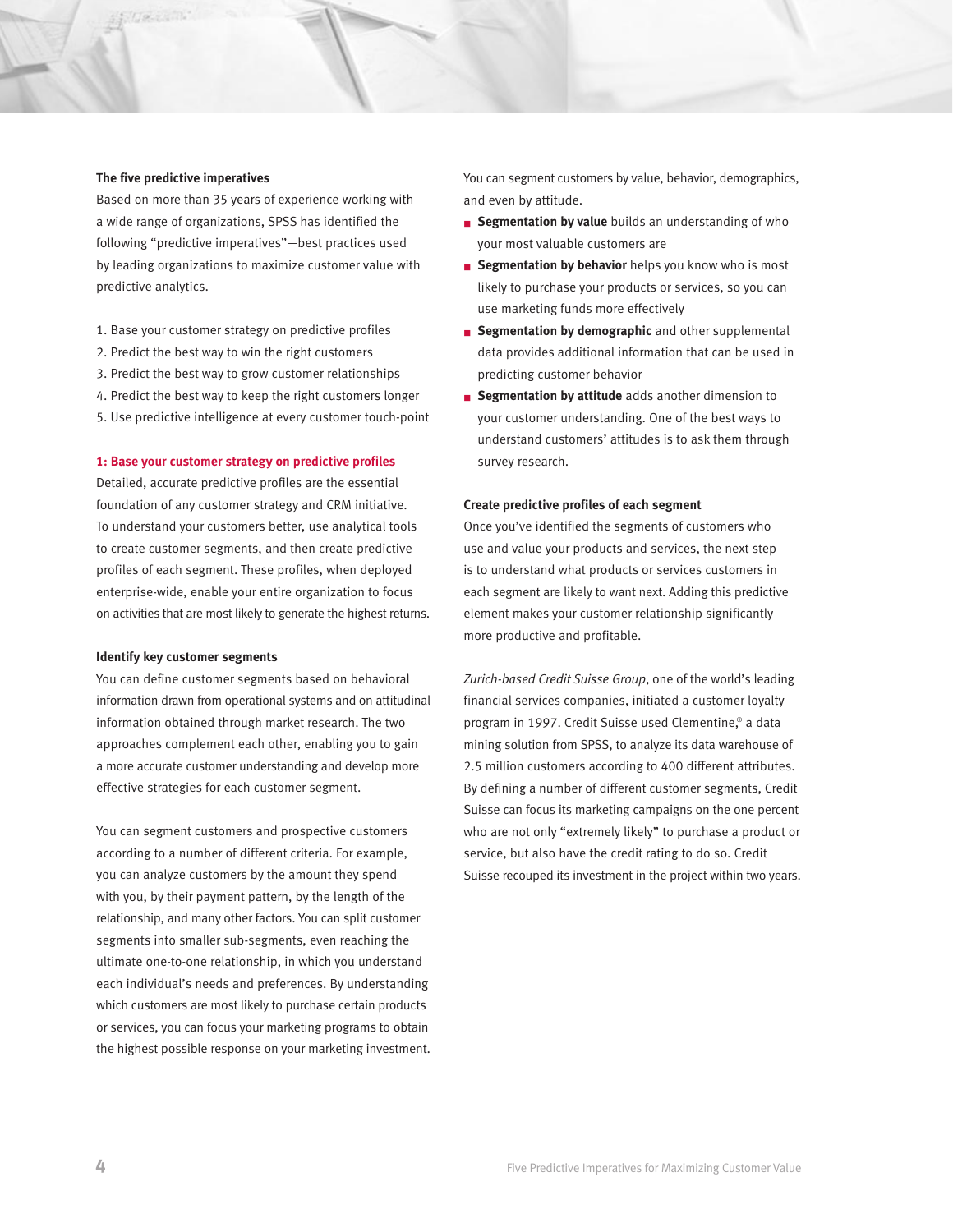#### **2: Predict the best way to win the right customers**

Use call

Acquiring customers is costly but necessary. Paying too high a price to attract customers, however, or acquiring the wrong types of customers, can have a significant negative impact on your profits.

Using inefficient methods to attract customers will result in higher costs and profits that are lower than they should be. Attracting the wrong customers impacts profits, too. For example, if you attract customers who are likely to leave or "churn," you may incur the acquisition cost without ever seeing a profit from the customer relationship. Other customers may be loyal, but cost so much to serve that they are only marginally profitable.

With predictive analytics, your organization can minimize costs by directing programs toward the people most likely to respond. You can further boost profits by focusing on the types of prospects most likely to become profitable customers.

#### **Customer Lifetime Value**



**Predictive analytics improves customer profitability from the very beginning by allowing companies to acquire customers more cost effectively, as this graphic shows. Then, throughout the customer life cycle, predictive analytics helps companies design more attractive offers and conduct more effective marketing campaigns, leading to increased sales. Predictive analytics also helps companies retain customers, increasing the revenues and profits they obtain from these relationships.**

#### **Create a prediction-based customer attraction strategy**

Use predictive profiles to determine what types of customers you want to attract. Then create a cost-effective attraction strategy that includes separate plans for each customer segment.

Most companies will want to focus their attraction efforts on winning over prospects that fit the profile of their most profitable customers. But other, less-profitable customer segments may have more room to grow over the long term, or may be more cost-effective to attract—so marketing to these segments may be an attractive option when marketing budgets are tight.

> "The demand for data mining within the bank is rising all the time, and the strategic component is becoming increasingly apparent."

*– Dr. Alex Nippe Head of data analysis/data mining Credit Suisse Group*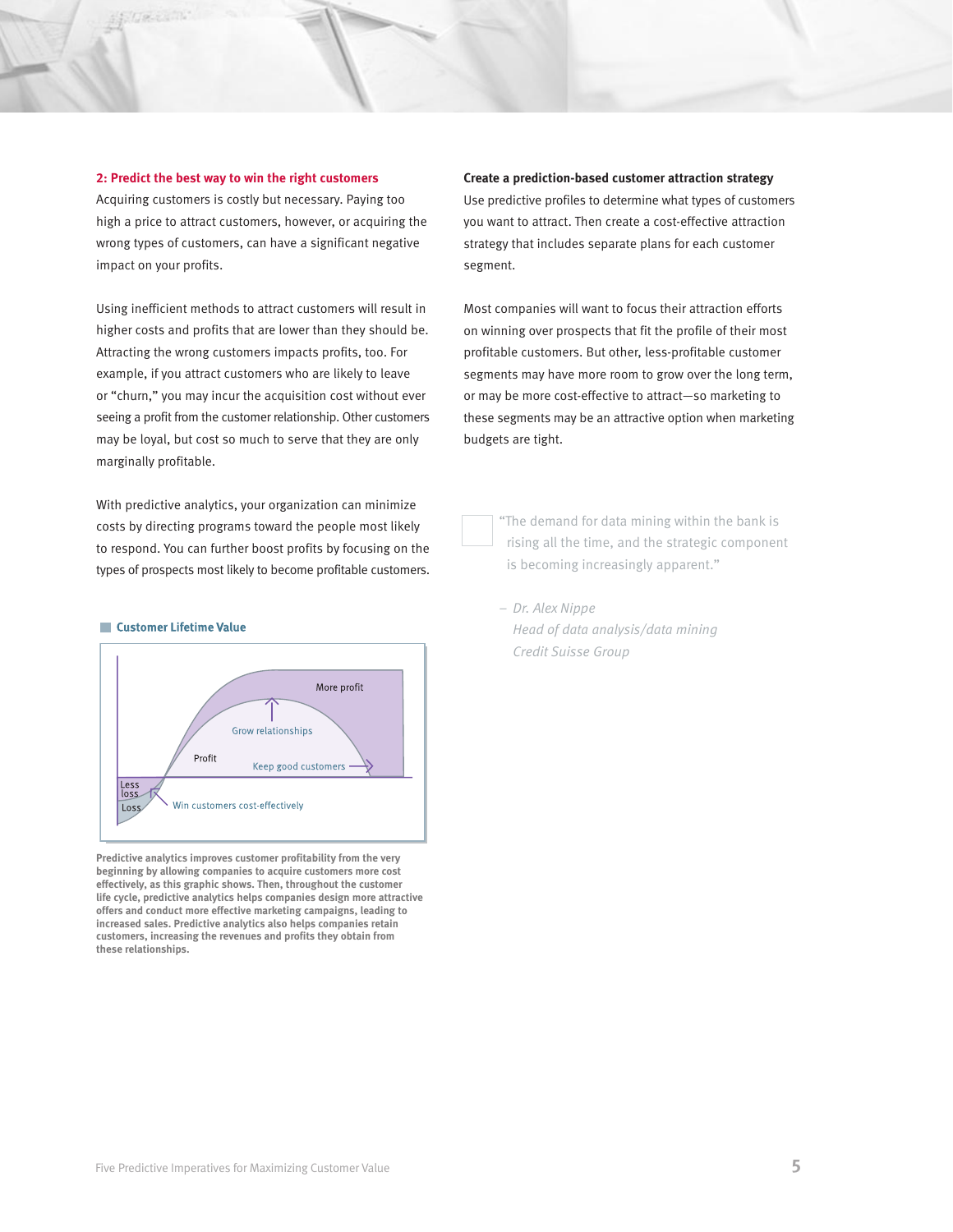# **Optimize your customer attraction strategy with response modeling**

 $100 - 10$ 

Fine-tune your customer attraction plans by using response modeling to predict which marketing programs will generate the highest response. This benefits your organization in two ways: you attain the results you want, while avoiding the high costs associated with unproductive marketing efforts. In this way, you see higher profits for the money you invest.

*Belgium-based insurer Corona Direct*, with \$25.8 million in revenues in 2002, sells auto, fire, and property insurance through multiple channels. The company's profit margin was narrowed and its growth strategy threatened because the cost of adding new customers exceeded revenues from first-year premiums by almost 50 percent. Using PredictiveMarketing from SPSS, Corona Direct first identifies groups most likely to respond to a campaign, and then performs a sophisticated profit-cost analysis. Using this information enabled Corona Direct to reduce its direct marketing costs by 30 percent, resulting in acquisition campaigns that are profitable in the first year. In addition, long-term customer profitability increased by 20 percent.

#### **Improve conversion rates with prospect surveys**

Market research can be used to improve customer acquisition both before and after your campaigns. Beforehand, surveys of groups identified as likely prospects can clarify their reasons for buying your products or services, enabling you to refine your campaign offers. Afterwards, by surveying prospects that did convert and those that did not, you can learn what worked, and what you need to change, to earn prospects' business in the future. By using this type of predictive intelligence to guide your customer attraction strategy, you can improve the conversion rate for your best prospects.

#### **Customer value analytical architecture**



**Build predictive analytics into your customer relationships and learn from the data generated by every interaction. Use your data to know customers better, create predictive intelligence on each customer segment, and use that intelligence to improve customer interactions and maximize customer lifetime value.**

#### **3: Predict the best way to grow customer relationships**

To maximize customer growth and increase customer lifetime value, your organization needs to know not only what customers are most likely to want, but also when and how they will want it delivered. With predictive analytics, you can achieve this level of customer knowledge.

#### **Create a prediction-based customer growth strategy**

By using predictive profiles, product-affinity models, segmentmigration models, response models, and even survey research, you can generate predictive intelligence about your customers. As a result, your customers will be more satisfied with your service, and reinforce their decision to buy from you again.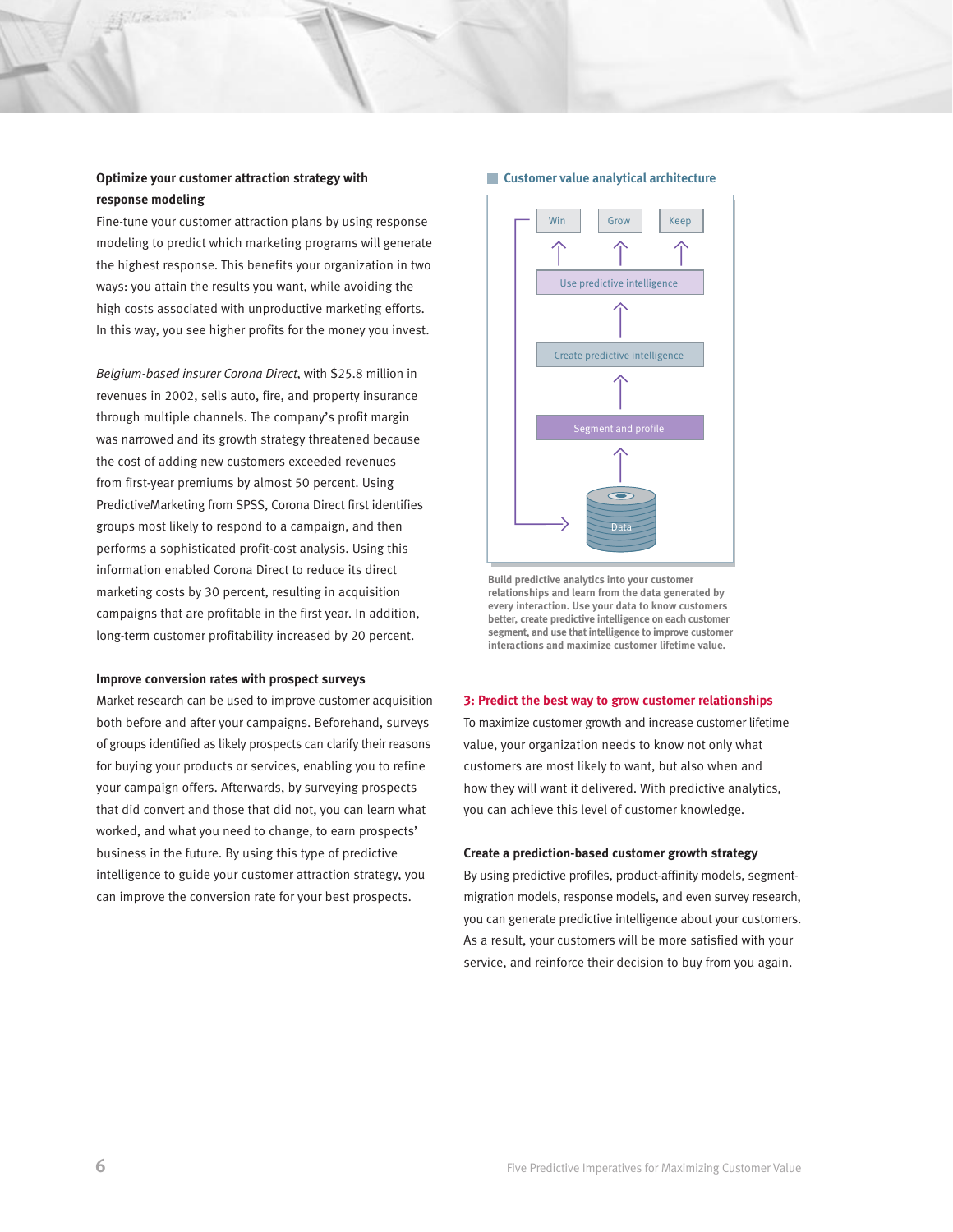# Models useful in analytical CRM

- Response models predict which customers are likely to respond to a new offer
- Product-affinity models predict which sets of products customers are likely to purchase together
- Segment-migration models predict which groups of customers are likely to become more or less valuable
- Attrition models predict which customers are likely to leave

#### **Discover product affinities**

Customers often purchase products and services together, or in certain sequences. By analyzing their "market baskets" products and services purchased at the same time—you can offer customers appropriate additional products at just the right time. Understanding what products your customers buy together can lead to improved product placement in retail stores, attractive "bundling" of products in both direct marketing and online offers, and more timely offers. Not only does this increase revenues, it generally improves customer satisfaction and contributes to maximizing customer lifetime value.

*Sofmap*, a leading computer retailer in Japan, used Clementine from SPSS to build a recommendation engine that suggests products to visitors to its Web site. Recommendations are based on customer profiles and information about prior purchases contained in the company's database. The first year it was implemented, the recommendation engine resulted in a sales increase of 18 percent, and a profit increase of 200 percent.

## **Predict segment migration**

Applying data mining techniques to your historical sales data shows you who buys what. By combining this information with other data, you can also make other kinds of predictions, such as which customer segments will become more valuable and which less valuable, and by what amount. Predictive segmentation modeling shows you which characteristics are linked to migration between customer value segments. Adding this kind of predictive intelligence to your customer growth strategy enables you to realistically plan growth for each segment.

# **Optimize your customer growth strategy with response modeling**

Fine-tune your customer growth plans by using response modeling to predict which types of marketing programs will generate the highest response.

*Center Parcs Europe*, a leader in the field of short break holidays, operates 15 vacation parks that welcome more than three million visitors per year, generating revenue of more than \$500 million. Customers can book online, through the company's call center, or through a travel agent. Center Parcs' growth strategy included improving its already high occupancy rate of 90 percent and crossselling more sports and leisure activities to guests. Using PredictiveMarketing from SPSS, Center Parcs added smaller, targeted mailings to its marketing strategy. This reduced direct marketing costs by close to \$1.5 million in a single year, while increasing revenues by \$1.65 million.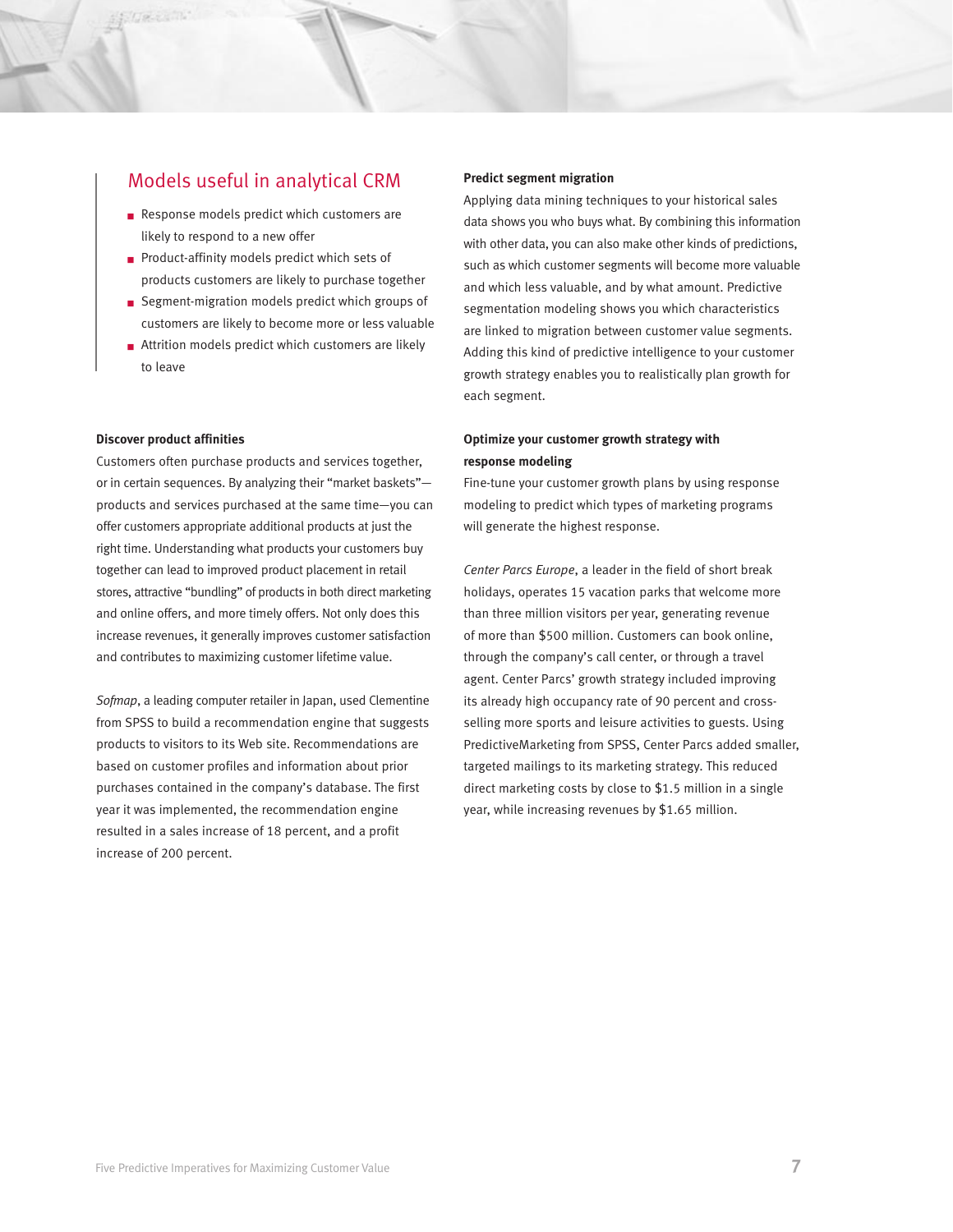"What makes the SPSS offering so compelling is the ability to build highly targeted campaigns in just a few hours."

*– Richard Verhoeff Director of e-commerce Center Parcs Europe*

#### **Grow relationships by asking customers what they want**

Using the data you already have to predict customer needs is a powerful way to improve interactions and lifetime value. But it is also important to systematically ask customers what they want. Surveying your customers and gaining a better understanding of their needs, and why they buy from you, enables your organization to improve your customer growth strategy and maximize customer lifetime value.

#### **4: Predict the best way to keep the right customers longer**

Studies have shown that customer acquisition can cost five to 12 times more than retention, and that improving its customer retention rate by just five percent can increase an organization's profitability by from 25 to 100 percent. Obviously, improving customer retention can have a big impact on profits.

Customer attrition is particularly challenging for online retailers and companies in financial services, telecommunications, and other industries where customers can change vendors relatively easily.

### **Create a prediction-based customer retention strategy**

Keep your best customers longer by creating attrition models, and then use these models to determine which customers are at risk of defecting. You can enrich these models through survey research that adds valuable attitudinal information.

#### **Create predictive attrition models**

Understand which customers are most likely to leave for competitors and, more importantly, why. By applying data mining techniques to data about your customers, you can develop profiles of customers who are valuable and customers who have previously defected. Then you can develop strategies to keep your valuable customers from leaving.

*Banco Espírito Santo* (BES) fights customer attrition with data mining. Founded in 1880, BES serves more than one million customers in Portugal, Spain, and 12 other countries. Using Clementine from SPSS, BES identified key behaviors of customers likely to leave the bank, so it could do what was needed to keep them. By focusing retention efforts on their most valuable customers, BES reduced attrition by 15 to 20 percent and increased profits by 10 to 20 percent.

"SPSS empowered us to know ahead of time when a customer is at risk of leaving. Now we can take the appropriate action to keep them," says Jorge Portugal, Banco Espírito Santo's Strategic Marketing Director

*A European telecommunications company* also uses Clementine to identify customers likely to leave or "churn." By discovering what types of customers were likely to leave, the company was able to make targeted offers that reduced churn by 20 percent, compared to a similar group that did not receive the offer.

*A U.S.-based telecommunications company* combines SPSS' text mining technologies with Clementine to predict and prevent churn. It increased the effectiveness of its attrition model by 10 percent, saving hundreds of thousands of dollars and putting itself in a stronger competitive position in its industry.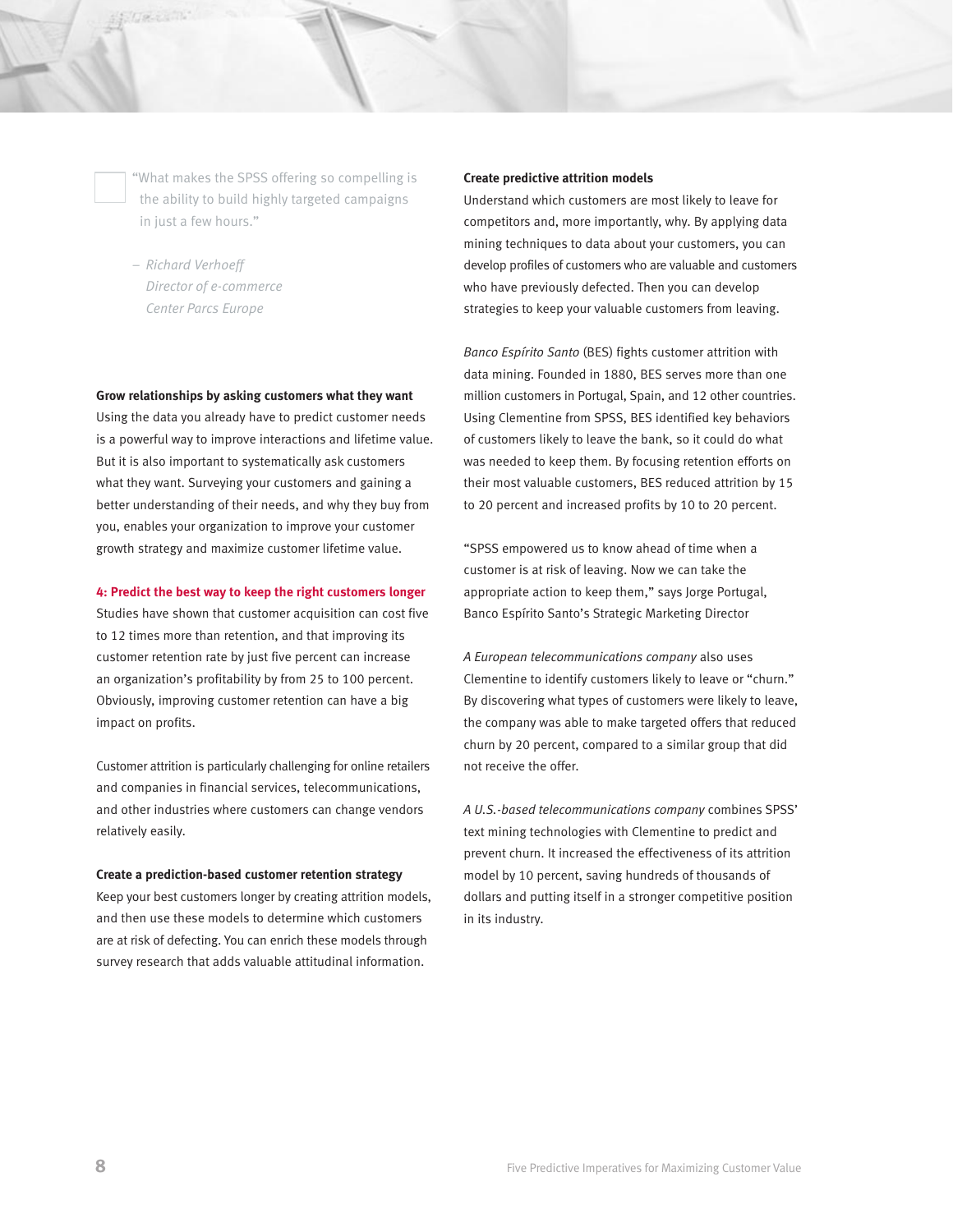#### **Conduct and analyze satisfaction surveys**

Satisfaction surveys are invaluable in determining not just whether customers are satisfied, but why, and in uncovering issues that may affect their future loyalty in time to take corrective action. Even customers that you aren't able to retain have potential value to your organization. By surveying customers that you failed to retain, you can better understand what you need to do to keep customers like them.

*The Hospital of Walcheren*, a general hospital located in Vissingen, Netherlands, serves nearly 120,000 patients annually. The hospital, already committed to quality healthcare, also needed to comply with the requirements of national quality legislation. In addition to monitoring mandated quality standards, the hospital also wanted to monitor patients' opinions and preferences. The Hospital of Walcheren chose components of the Dimensions™ survey research suite from SPSS, to collect and save information. This information is then analyzed using SPSS for Windows.® Survey results pointed to several areas in need of improvement for instance, a majority of patients indicated they were insufficiently informed about where they could turn for emotional support. The hospital has made changes, as a result of its findings, and is extending its evaluation process to its nursing and outpatient departments.

> "SPSS has really helped us to identify areas where we can improve patient care, and has already contributed significantly to patient well-being and satisfaction."

*– Peter Cijsouw Quality Manager Hospital of Walcheren*

# **5: Use predictive intelligence to drive customer interactions at every touch-point**

#### **Monitor and manage customer value**

Management gurus tell us that we cannot manage what we do not measure. This is certainly true of customer relationship management. Profitable customer relationship management requires precise, timely measurement of the factors that affect customer success, and your bottom line. This effort requires a combination of historical and predictive technologies: predictive analytics, to identify customer targets for acquisition, up-selling, or cross-selling; and historical analysis, to monitor the results of marketing campaigns and sales programs.

#### **Power CRM systems with prediction**

By deploying the results of predictive analytics to every customer touch-point from your branch offices to your call center to your Web site, you can achieve greater effectiveness and profitability. Build predictive results into your Web site, and visitors will be automatically presented with the offer most likely to result in a sale. Or build predictive results into your call center, so that sales representatives know what products or offers are most likely to suit a particular customer's needs. Every bit of data you have coming in from these systems becomes fuel for driving future customer interactions and realizing higher returns.

*Spaarbeleg* is one of the Netherlands' larger financial services institutions, with 1.6 million customers and close to \$5 billion in invested capital. It uses a multi-channel approach to interacting with customers—mass media, direct mail, franchises, the Internet, independent brokers, interactive voice response units, and call centers. Spaarbeleg's service call center receives one million calls per year. After implementing PredictiveCallCenter™ from SPSS to generate product recommendations for call center agents to present, the company achieved \$30 million in additional sales, with minimal increase in the length of phone interactions. This transformed its call center into a profit center.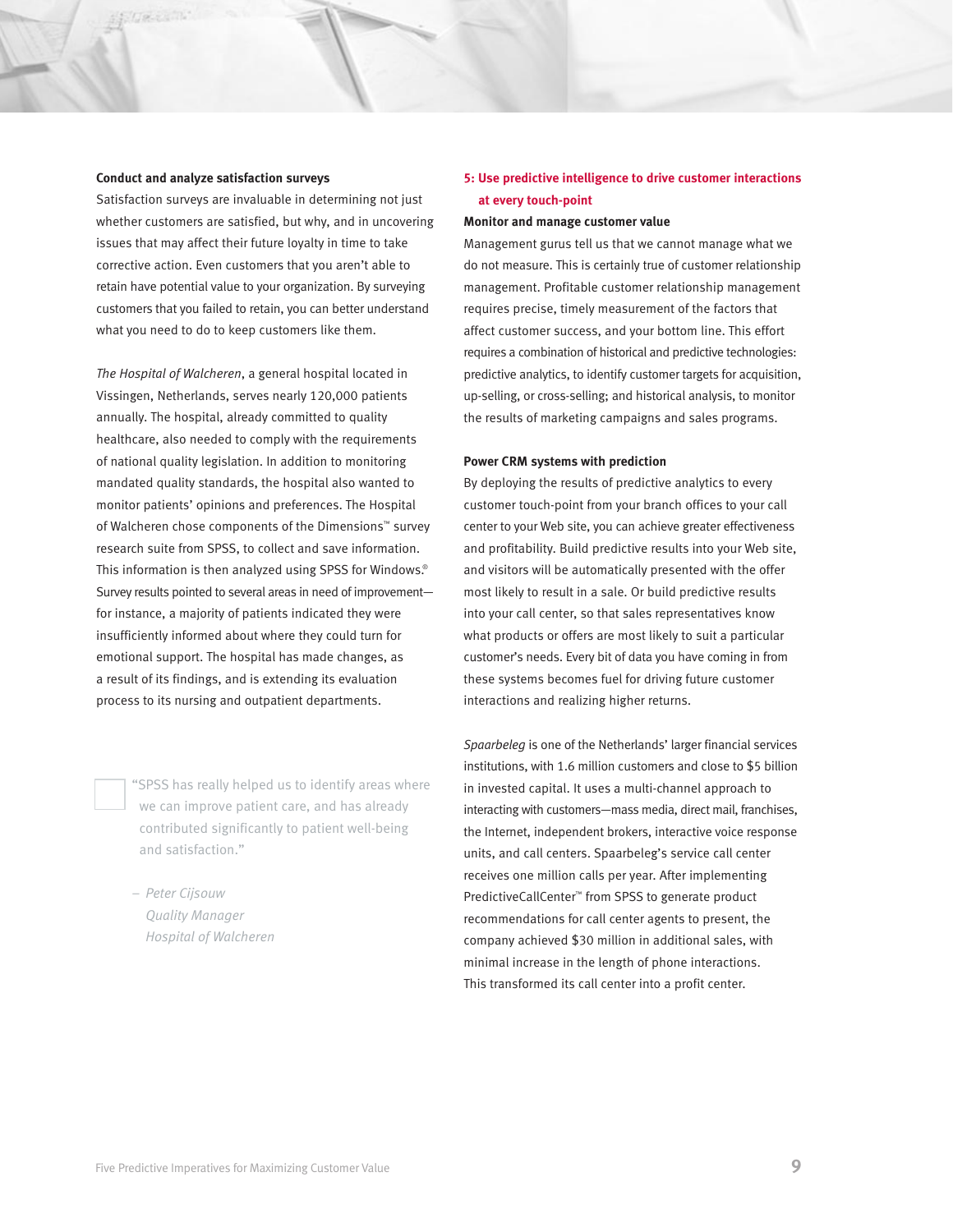| <b>Account Type Commercial</b>                |                           | Revenue Growth 22 |                                                           | <b>Attrition Risk MEDIUM</b>                                                                                                                      |  |
|-----------------------------------------------|---------------------------|-------------------|-----------------------------------------------------------|---------------------------------------------------------------------------------------------------------------------------------------------------|--|
| <b>Public Listing Indicator</b><br>Competitor |                           |                   | Revenue \$120,000,000.00                                  | Customer Value & OW                                                                                                                               |  |
| <b>Account - Sales Order Henry</b>            |                           |                   |                                                           | Since you have taken the time to call us, we want to make you aware of                                                                            |  |
| Product                                       | Quantity Requeste- Quar * |                   |                                                           | our special promotion on the Performa 800 Workstation. We are currently<br>offering this outstanding product at our lowest price ever, and we are |  |
| <b>RAM 16 MB</b>                              |                           |                   | Would you be interested in hearing more about this offer? | leven including special financing terms to reduce your cost even more.                                                                            |  |
| Hard Drive 10 GB                              |                           |                   |                                                           |                                                                                                                                                   |  |
| Hard Drive 30 GB                              | 1                         |                   | Response Likelihood:                                      | HIGH<br>Price                                                                                                                                     |  |
| <b>RAM 16 MB</b>                              |                           |                   | Response Segment:                                         |                                                                                                                                                   |  |
| Graphics Card 32 MB                           |                           |                   |                                                           |                                                                                                                                                   |  |
| <b>RAM 128 MB</b>                             |                           |                   |                                                           |                                                                                                                                                   |  |
| CD-ROM 24x                                    |                           |                   | ecommendatio                                              |                                                                                                                                                   |  |
| Rentium 600 Quad Server                       | z.                        |                   | <b>Product Name</b>                                       | Likelihood to buy                                                                                                                                 |  |
| Pentium 800 Server                            |                           |                   | Performa 800 Workstation                                  | 100%                                                                                                                                              |  |
| <b>CO-ROM 48x Portable</b>                    |                           |                   | <b>MS Windows NT</b>                                      | 100%                                                                                                                                              |  |
| CPU Pentium 733                               | 400                       |                   | Hard Drive 35 GB                                          | 67%                                                                                                                                               |  |
| CRU Pentium, 400/433                          | 200                       |                   | Pantium 600 Mega Server                                   | 67%                                                                                                                                               |  |
| Hard Drive 30 GB                              | 1.00                      |                   | ME Back Office                                            | 67%                                                                                                                                               |  |
| Rentium 733 Lapton                            | 200                       |                   | MS_Office                                                 | 67%                                                                                                                                               |  |
| Pentium 733 Server                            | ż                         |                   | CD-ROM 32x                                                | 60%                                                                                                                                               |  |
| Pentium 733 Laptop                            | 150                       |                   | CD-ROM 48x                                                | 50%                                                                                                                                               |  |
| Pantium 733 Server                            | $\pm$                     |                   | Printer - Laser 100                                       | 50%                                                                                                                                               |  |
|                                               | 275                       |                   | Pentium 733 Leptop                                        | 50%                                                                                                                                               |  |
| Pentium 667 Laptop                            |                           |                   |                                                           |                                                                                                                                                   |  |
| Pentium 600 Quad Server                       |                           |                   | Pentium 722 Server                                        | 50%                                                                                                                                               |  |

**This is an example of predictive intelligence deployed to a call center application. The call center rep has information about the customer, including their lifetime value (1), risk of churning (2) and the recommendation most likely to satisfy them (3). That recommendation can even be refined in real time while the rep is talking to the customer by conducting a brief "needs assessment" survey. The survey results are fed into the call center application, which generates a new recommendation, based on the application's predictive model.**

# **SPSS Inc. products and services for maximizing customer value**

Interacting with customers profitably requires sophisticated analytical techniques and powerful deployment capabilities. SPSS Inc. offers such techniques and capabilities through a broad range of predictive analytics products and applications. These offerings provide your organization with the analytical capabilities needed to maximize customer lifetime value.

## *Predictive applications:*

 $159 - 11$ 

**PredictiveMarketing™** — A campaign optimization and execution solution, PredictiveMarketing helps you reduce marketing costs and increase revenues by sending the right offers to the right customers at the right time, through the right channel.

**PredictiveCallCenter™** — A real-time solution that enables you to turn your call center into a profit center by accurately predicting sales opportunities and retention risks. PredictiveCallCenter instantly determines which inbound callers are the best candidates for up-sell, cross-sell, or retention offers, and suggests which offers to make.

#### *Data mining family:*

**AnswerTree®** — Decision-tree software for data mining. Enables users to segment customers, create profiles, and predict response rates using the widest range of decision-tree algorithms available.

**Clementine®** — A scalable data mining workbench for quickly developing predictive models. Clementine offers an intuitive, graphical interface that enables users to incorporate valuable business expertise as they develop models. Models can then be deployed in several different ways to solve business problems.

**LexiQuest™** — A linguistics-based text mining solution. LexiQuest enables your organization to uncover patterns and trends in vast amounts of textual data and include this information in predictive models.

#### *Survey research family:*

**Dimensions™** — A full-service technology platform that supports the entire survey research process. Dimensions components enable organizations to create surveys in any language, for any collection format; then collect data through any medium, store data centrally for easy access, and create an information portal to provide results to colleagues and clients in real time.